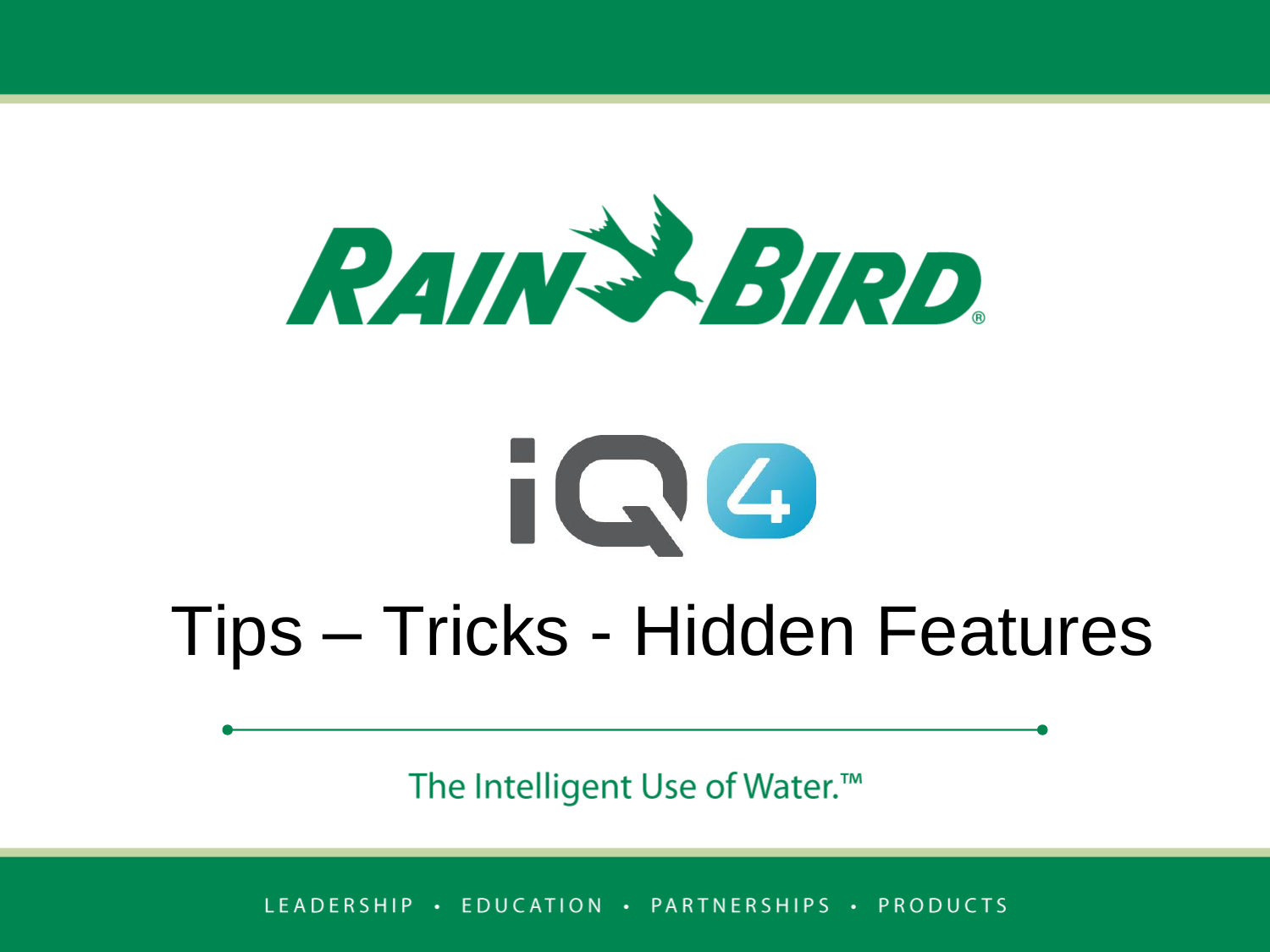## **Tips – Tricks – Hidden Features Overview**

- **There are a number of features in IQ4 that are not obvious to the new user**
- **We will show you examples of these features to make navigating in IQ4 even easier**
- **This is a "living document" that will be updated periodically as suggestions are given**
- **Send any suggestions to rmalkin@rainbird.com**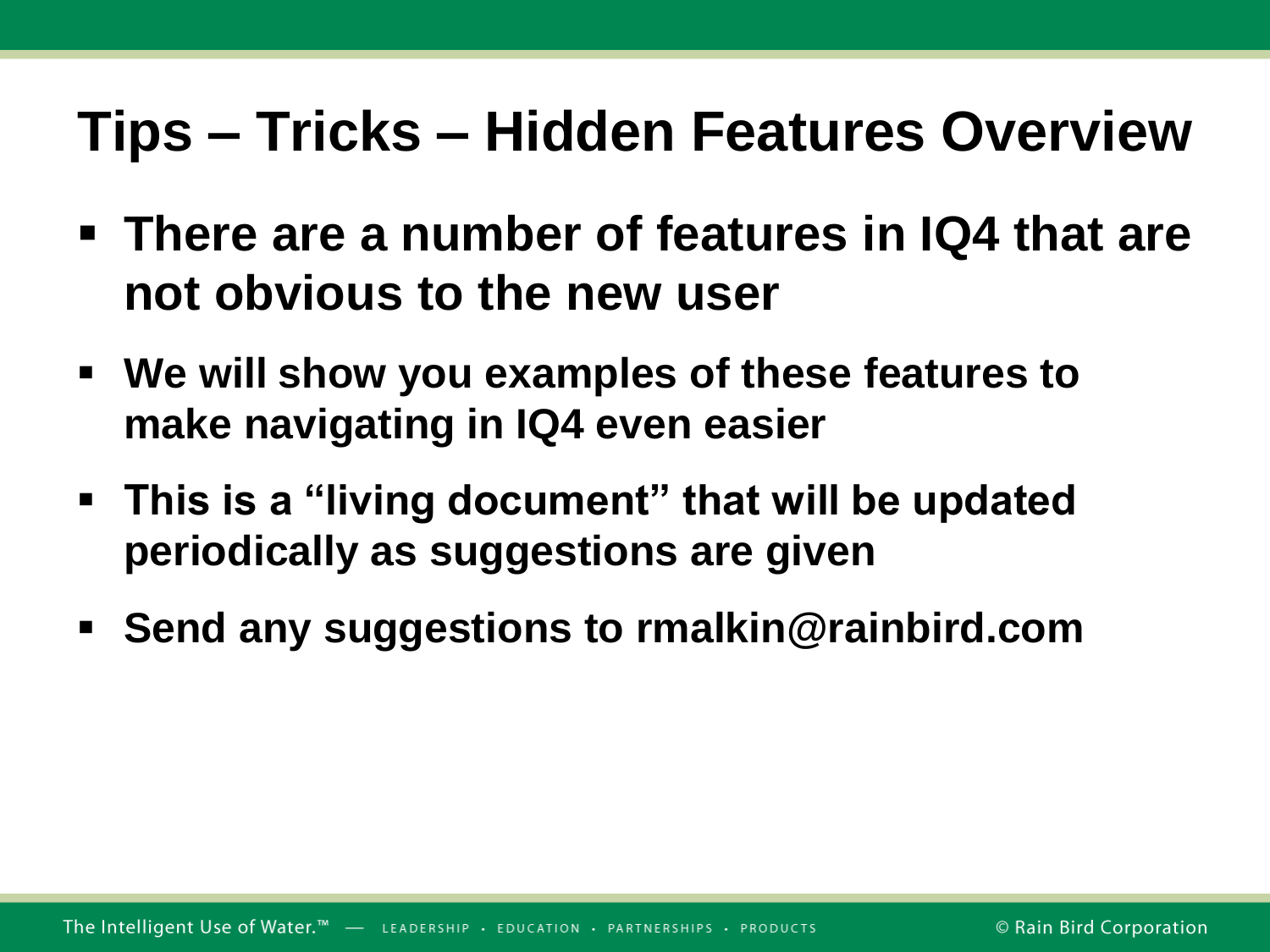## **Tips - Tricks**

### **Batch Programming**

– IQ4 allows users to program multiple: controllers, programs, stations, master valves



The Intelligent Use of Water.<sup>™</sup> - LEADERSHIP · EDUCATION · PARTNERSHIPS · PRODUCTS

#### © Rain Bird Corporation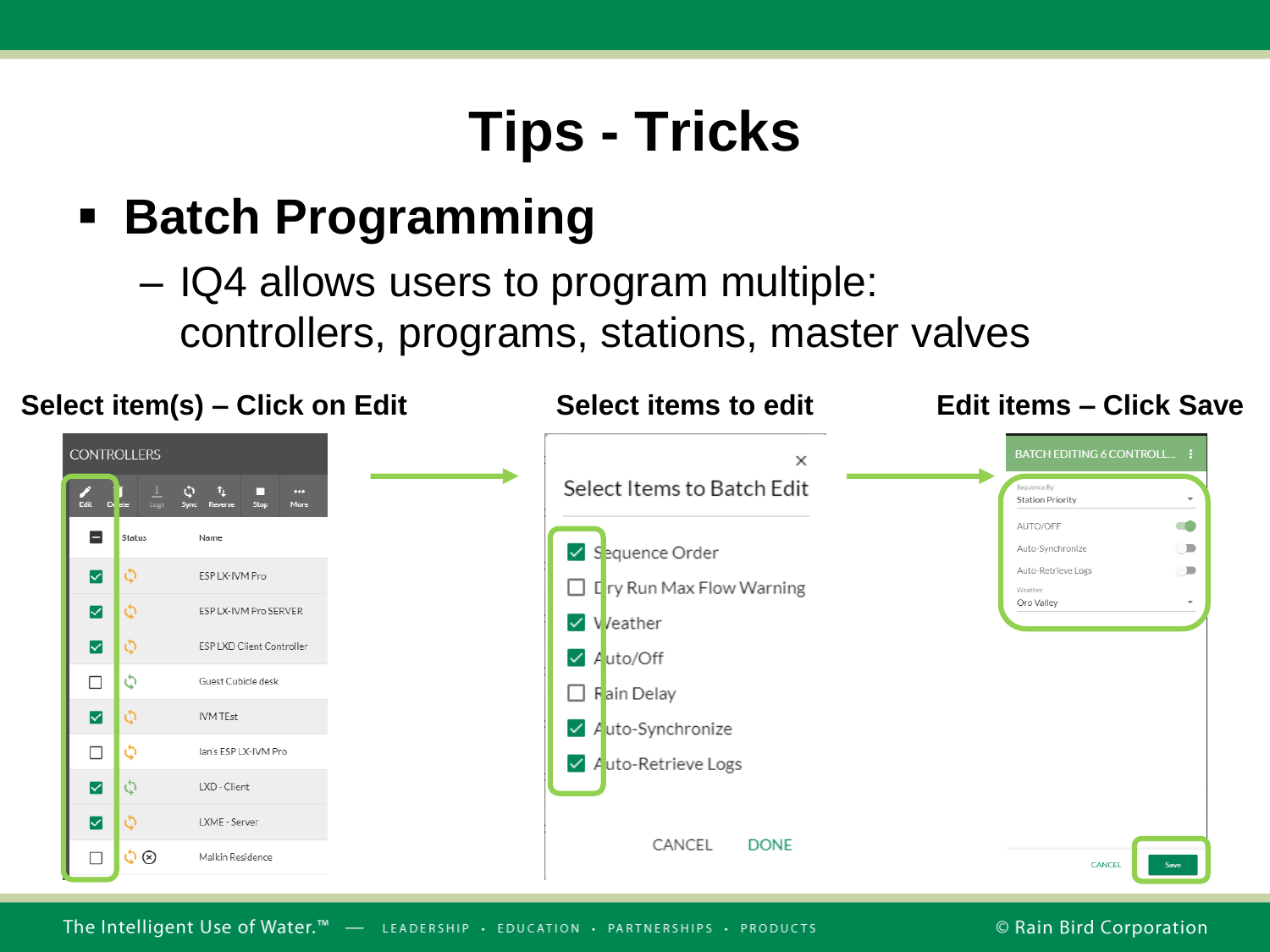## **Tips - Tricks**

### **Batch Programming**

| $\times$<br>Select Items to Batch Edit<br>Sequence Order<br>$\Box$ Dry Run Max Flow Warning<br>$\vee$ Weather<br>Auto/Off<br>$\Box$ Rain Delay<br>Auto-Synchronize<br>Auto-Retrieve Logs | ×<br>Select Items to Batch Edit<br>Program Adjust<br>Delay Between Stations<br>Start Days<br>L<br>CANCEL<br><b>DONE</b> | $\times$<br>Select Items to Batch Edit<br>$\Box$ Priority<br>$\Box$ Flow Rate<br>□ Landscape Type<br>$\Box$ Sprinkler Type<br>$\Box$ Cycle<br>$\Box$ Soak<br>$\Box$ Sensors | $\times$<br>Select Items to Batch Edit<br>$\Box$ Type<br>□ FloZone™<br>CANCEL<br><b>DONE</b> |
|------------------------------------------------------------------------------------------------------------------------------------------------------------------------------------------|-------------------------------------------------------------------------------------------------------------------------|-----------------------------------------------------------------------------------------------------------------------------------------------------------------------------|----------------------------------------------------------------------------------------------|
| CANCEL<br><b>DONE</b>                                                                                                                                                                    |                                                                                                                         | CANCEL<br><b>DONE</b>                                                                                                                                                       |                                                                                              |
| <b>Controllers</b>                                                                                                                                                                       | <b>Programs</b>                                                                                                         | <b>Stations</b>                                                                                                                                                             | <b>Master Valves</b>                                                                         |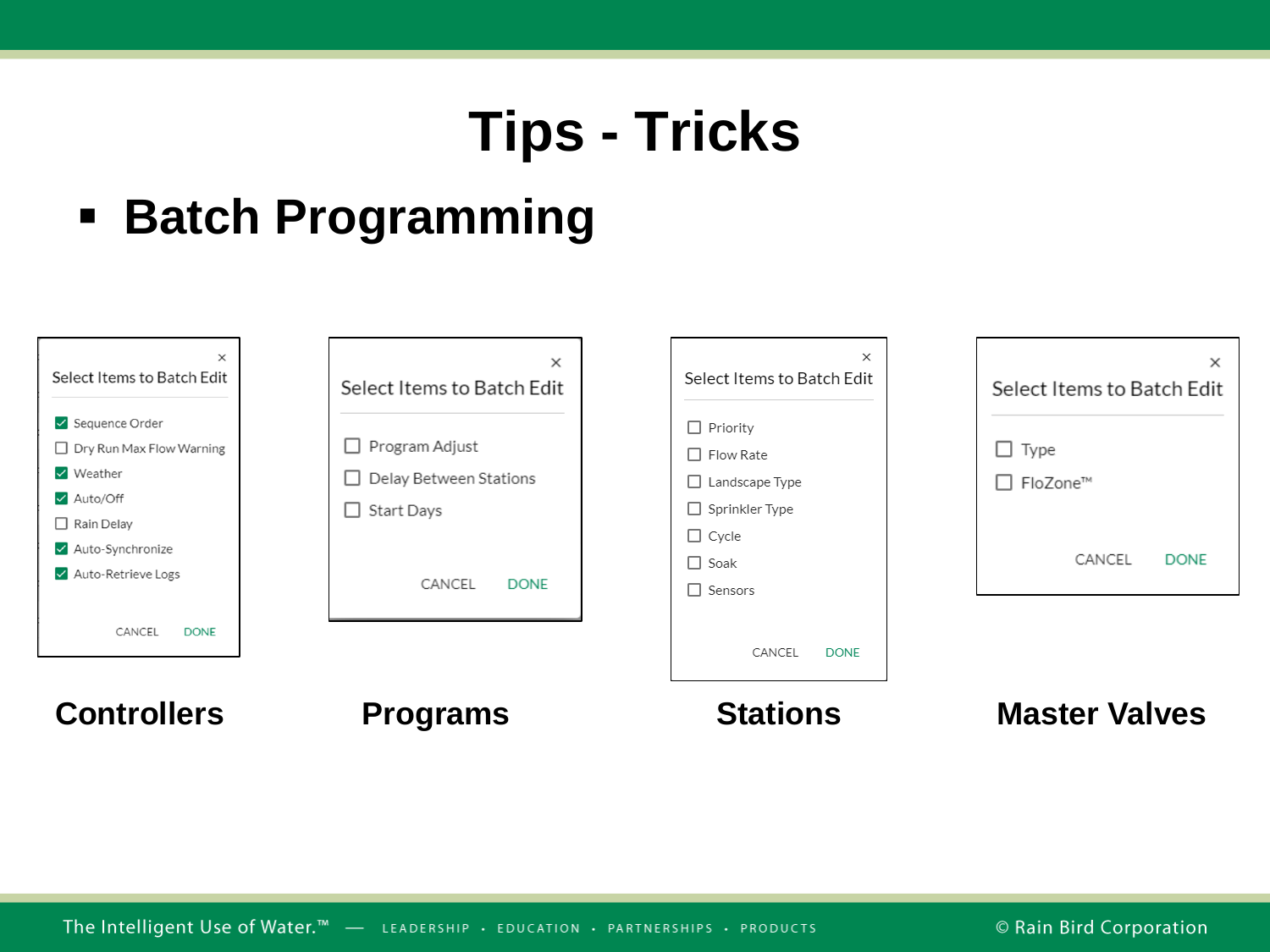### **Multiple simultaneous tasking**

- IQ4 allows users to perform multiple tasks simultaneously
- i.e. Running manual operations on multiple controllers
	- Users can start programs or stations on one controller and then navigate to another controller and perform similar tasks
- i.e. Firmware updates can be performed on multiple controllers simultaneously
- i.e. Perform multiple synchronizations, reverse synchronizations or log retrievals simultaneously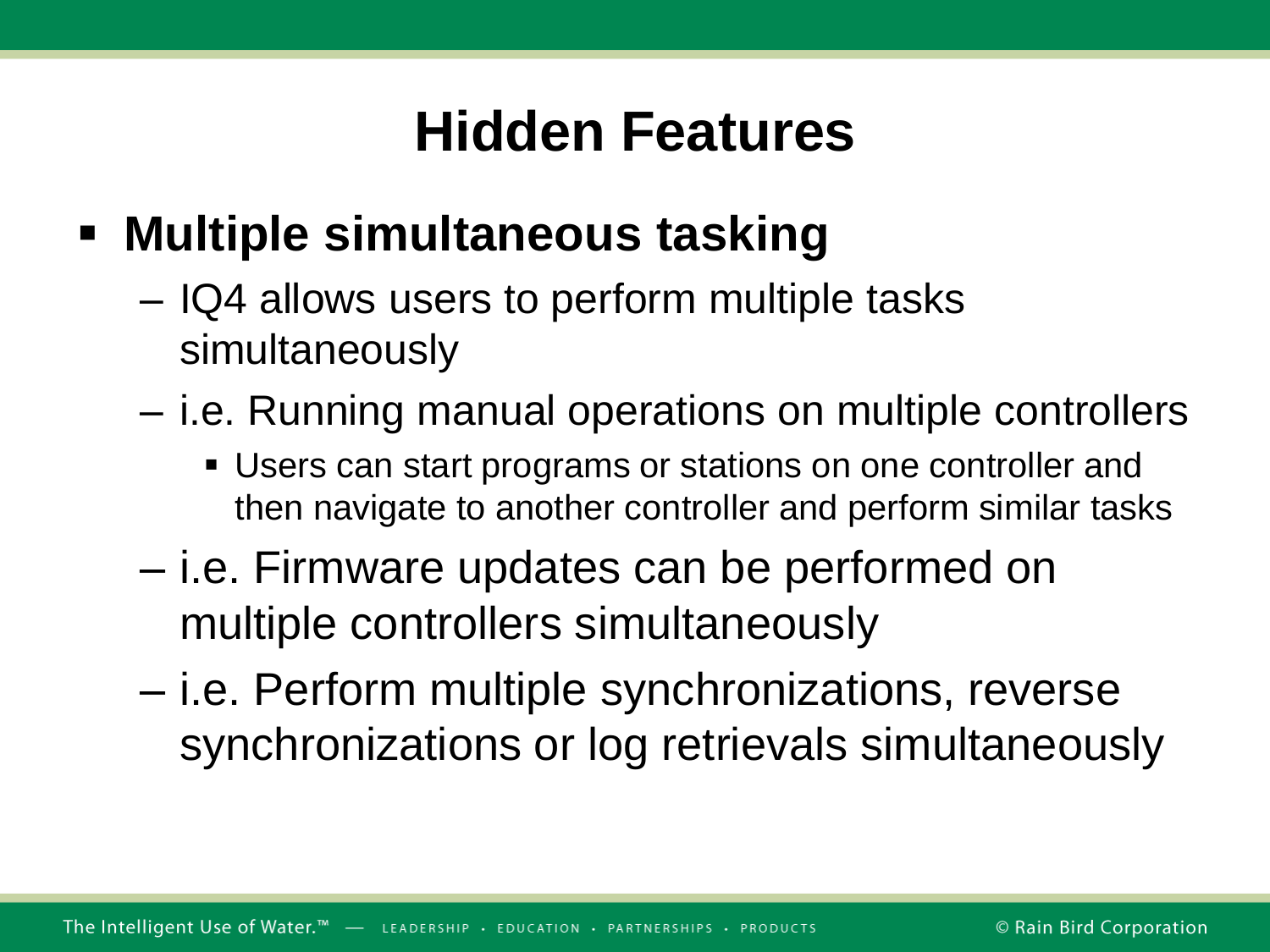### **Multiple synchronizations, reverse synchronizations or log retrievals:**

Select controllers → Select Reverse Sync 
→ Reverse Sync starts

| <b>CONTROLLERS</b>      |                                        |                                                                            |  |  |  |
|-------------------------|----------------------------------------|----------------------------------------------------------------------------|--|--|--|
| Edit                    | $\downarrow$<br>O<br>Logs Sync Reverse | $\mathbf{r}$<br>$\bullet \bullet \bullet$<br>Stop<br><b>Delete</b><br>More |  |  |  |
| $\overline{\checkmark}$ | Status                                 | Name                                                                       |  |  |  |
| $\blacktriangleright$   | ¢                                      | Cartridge Test Controller                                                  |  |  |  |
| $\blacktriangleright$   | ¢                                      | ESP LX-IVM                                                                 |  |  |  |
| $\blacktriangleright$   | ¢                                      | ESP LXD Client (Office)                                                    |  |  |  |
| $\blacktriangleright$   | ¢                                      | ESP LXME Server (Office)                                                   |  |  |  |
| $\blacktriangleright$   | ¢                                      | ESP LXME Test Controller for Sync                                          |  |  |  |
| $\blacktriangleright$   | ڻ                                      | Martin 4G Issue Testing                                                    |  |  |  |
| $\blacktriangleright$   | ¢                                      | New ESP LXIVM                                                              |  |  |  |
| $\overline{\mathsf{S}}$ | O                                      | Test IVM                                                                   |  |  |  |
|                         |                                        |                                                                            |  |  |  |

| <b>CONTROLLERS</b>         |                                                                                  |  |  |  |  |
|----------------------------|----------------------------------------------------------------------------------|--|--|--|--|
| T.<br>Edit<br>Logs<br>Sync | Ť.<br>$\bullet\bullet\bullet$<br>Reverse<br>Stop<br><b>Delete</b><br><b>More</b> |  |  |  |  |
| ✓<br>Status                | Name                                                                             |  |  |  |  |
| O<br>☑                     | Cartridge Test Controller                                                        |  |  |  |  |
| M<br>☑                     | ESP LX-IVM                                                                       |  |  |  |  |
| $\blacktriangledown$<br>Õ  | ESP LXD Client (Office)                                                          |  |  |  |  |
| ☑<br>O                     | ESP LXME Server (Office)                                                         |  |  |  |  |
| O<br>$\blacktriangledown$  | ESP LXME Test Controller for Sync                                                |  |  |  |  |
| M<br>∣✓∣                   | Martin 4G Issue Testing                                                          |  |  |  |  |
| ☑<br>m                     | New ESP LXIVM                                                                    |  |  |  |  |
|                            | Test IVM                                                                         |  |  |  |  |

|                         | <b>CONTROLLERS</b>        |                                                                                                     |  |  |  |  |
|-------------------------|---------------------------|-----------------------------------------------------------------------------------------------------|--|--|--|--|
| Edit                    | $\downarrow$<br>Logs Sync | $\mathcal{C}$<br>Ťì.<br>$\overline{\phantom{a}}$<br>Reverse<br>Stop<br><b>Delete</b><br><b>More</b> |  |  |  |  |
| $\blacktriangledown$    | Status                    | Name                                                                                                |  |  |  |  |
| $\blacktriangledown$    | $\mathbf{t}_1$            | Cartridge Test Controller                                                                           |  |  |  |  |
| $\overline{\mathsf{S}}$ | t,                        | ESP LX-IVM                                                                                          |  |  |  |  |
| $\overline{\mathsf{S}}$ | t,                        | ESP LXD Client (Office)                                                                             |  |  |  |  |
| $\overline{\mathsf{S}}$ | $\mathbf{t}_1$            | ESP LXME Server (Office)                                                                            |  |  |  |  |
| $\blacktriangledown$    | t,                        | ESP LXME Test Controller for Sync                                                                   |  |  |  |  |
| $\blacktriangledown$    | t,                        | Martin 4G Issue Testing                                                                             |  |  |  |  |
| $\overline{\mathsf{S}}$ | $\mathsf{t}_1$            | New ESP LXIVM                                                                                       |  |  |  |  |
| ✓                       | т,                        | Test IVM                                                                                            |  |  |  |  |

#### The Intelligent Use of Water.<sup>™</sup> - LEADERSHIP · EDUCATION · PARTNERSHIPS · PRODUCTS

#### © Rain Bird Corporation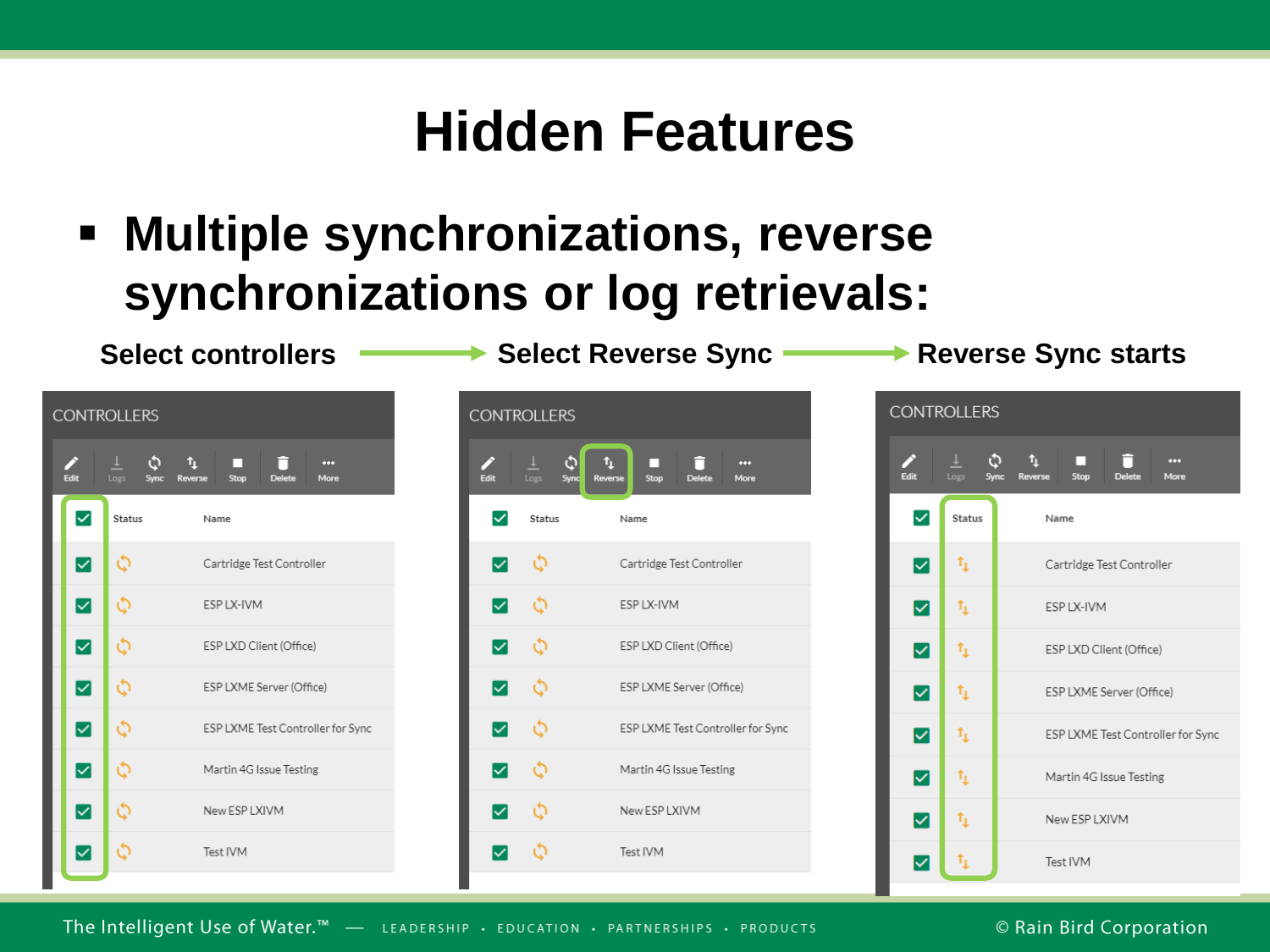### **Row Edit/Selection:**

– Edit row item: click any white space on the row. The item Edit dialog box will open

|                               |                 |                                                            |                 |                |                     | $\tilde{\phantom{a}}$ |                             |
|-------------------------------|-----------------|------------------------------------------------------------|-----------------|----------------|---------------------|-----------------------|-----------------------------|
| <b>iQO</b>                    | <b>ACTIVITY</b> | <b>CONTROLLERS</b>                                         | <b>PROGRAMS</b> | <b>REPORTS</b> | <b>SYSTEM SETUP</b> | Playground            |                             |
| <b>CONTROLLERS</b>            |                 |                                                            |                 |                |                     |                       |                             |
|                               |                 | <b>COLOR</b><br>Edit Delete Logs Sync Reverse Stop<br>More |                 |                |                     |                       |                             |
| Status                        |                 | Name                                                       |                 |                |                     |                       | Site                        |
| $\Box$<br>$\mathcal{O} \odot$ |                 | <b>ESP LX-IVM Pro</b>                                      |                 |                |                     |                       | <b>A CONCLIMENTARY DILE</b> |
| $\Box$<br>$\mathcal{O} \odot$ |                 | <b>ESP LX-IVM Pro SERVER</b>                               |                 |                |                     |                       | <b>Product Manager Site</b> |
| $\Box$<br>$\mathcal{O} \odot$ |                 | <b>ESP LXD Client Controller</b>                           |                 |                |                     |                       | <b>Product Manager Site</b> |
|                               | ৩ ৩             | <b>Guest Cubicle desk</b>                                  |                 |                |                     |                       | <b>Product Manager Site</b> |

– Navigate to row item: click on item text link

| <b>iQO</b>           | <b>ACTIVITY</b> | CONTROLLERS PROGRAMS REPORTS SYSTEM SETUP Playground |  |                             |
|----------------------|-----------------|------------------------------------------------------|--|-----------------------------|
| <b>CONTROLLERS</b>   |                 |                                                      |  |                             |
| $\mathbb{R}$         | .               | $\sim$<br>Edit Delete Logs Sync Reverse Stop More    |  |                             |
|                      | Status          | Name                                                 |  | Site                        |
| ∎ □ ≎⊙               |                 | ESP LX-IVM Pro                                       |  | <b>Product Manager Site</b> |
| ≞ਾ ⊡                 | $\mathcal{O}$   | ESP LX-IVM Pro SERVER                                |  | <b>Product Manager Site</b> |
| $\Box$ $\circ \circ$ |                 | <b>ESP LXD Client Controller</b>                     |  | <b>Product Manager Site</b> |
| ▌□                   | O O             | <b>Guest Cubicle desk</b>                            |  | <b>Product Manager Site</b> |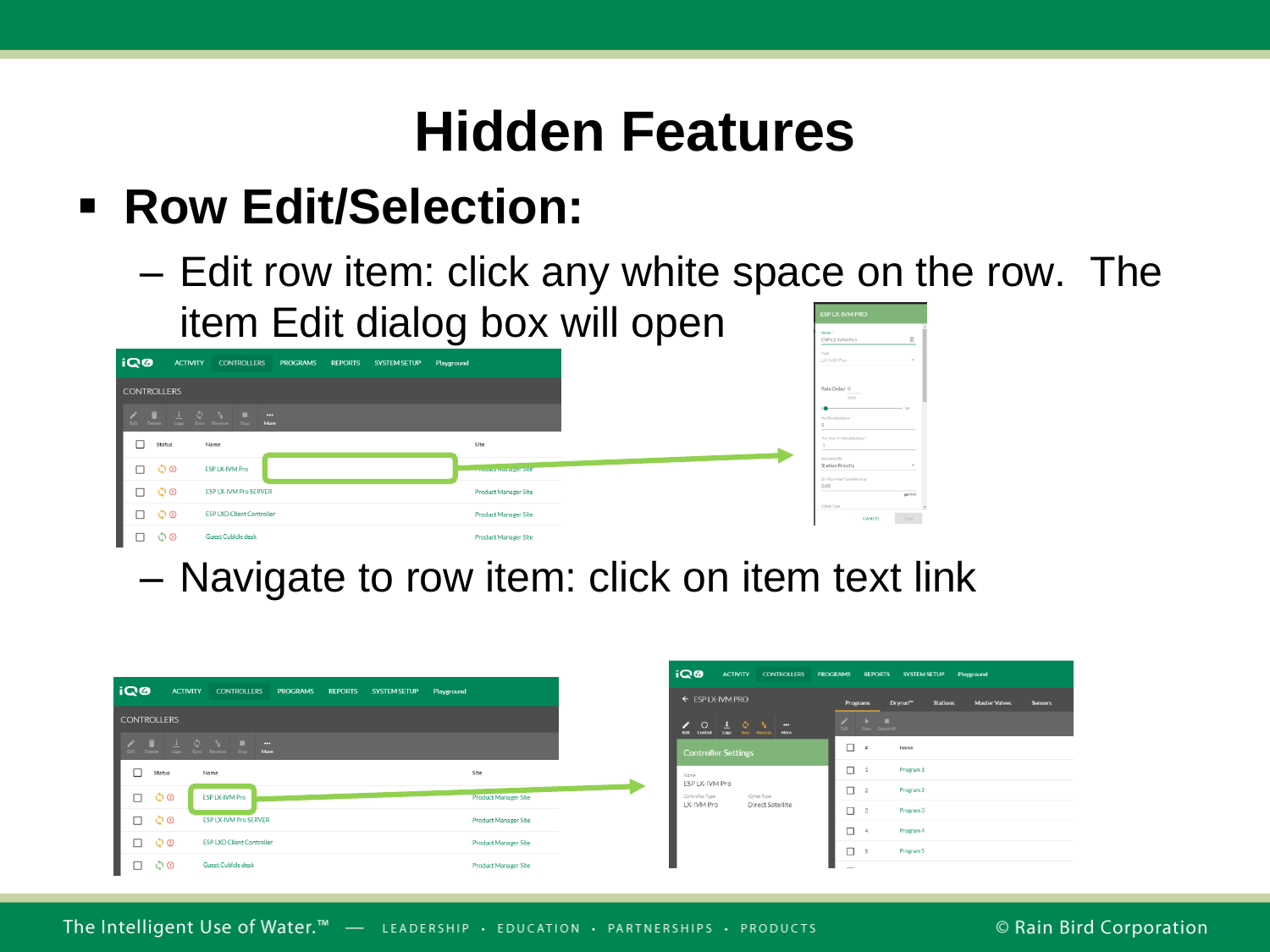### **Filters:**

Name

– Filters: hover the cursor over the far right side of a column to display the filter button

 $\equiv$ 

– Click on the button to display the filter dialog box

| Name                            | Site                  |
|---------------------------------|-----------------------|
|                                 | Contains              |
| Sinclair Controller - Australia | Filter                |
| Toot IV/M Dro Controller        | Australia Controllars |

– Click on the drop down box to display the filter type

| Name                            | Site                                      |
|---------------------------------|-------------------------------------------|
| Sinclair Controller - Australia | Contains<br>Contains<br>Not contains      |
| Test IVM Pro Controller         | <b>Equals</b><br>Not equal<br>Starts with |
| ECD I VME - Client              | <b>Ends with</b><br>$OOP = 100$           |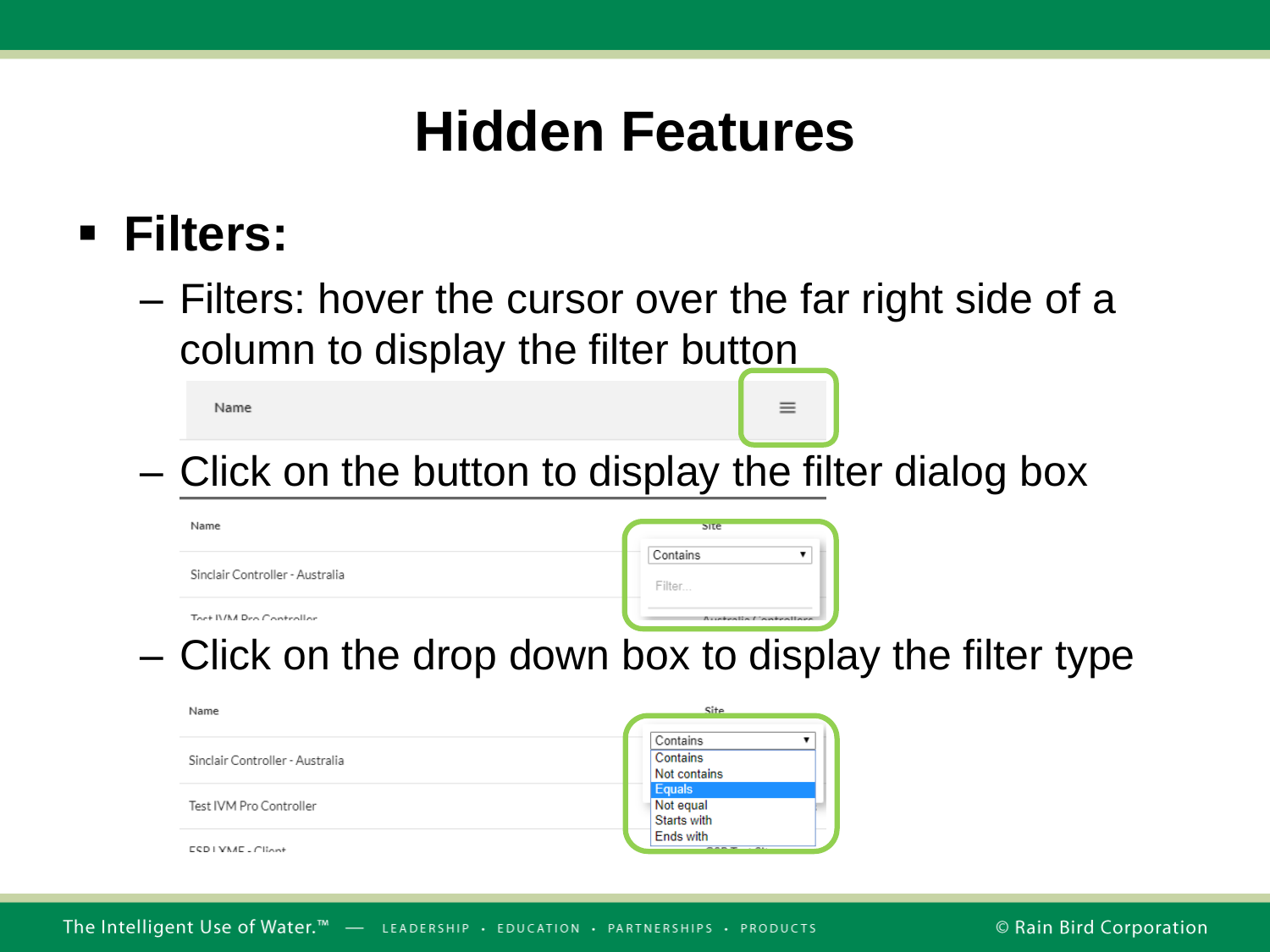### **Filters:**

### – Enter the filter criteria



– Additional criteria can be added (AND – OR)